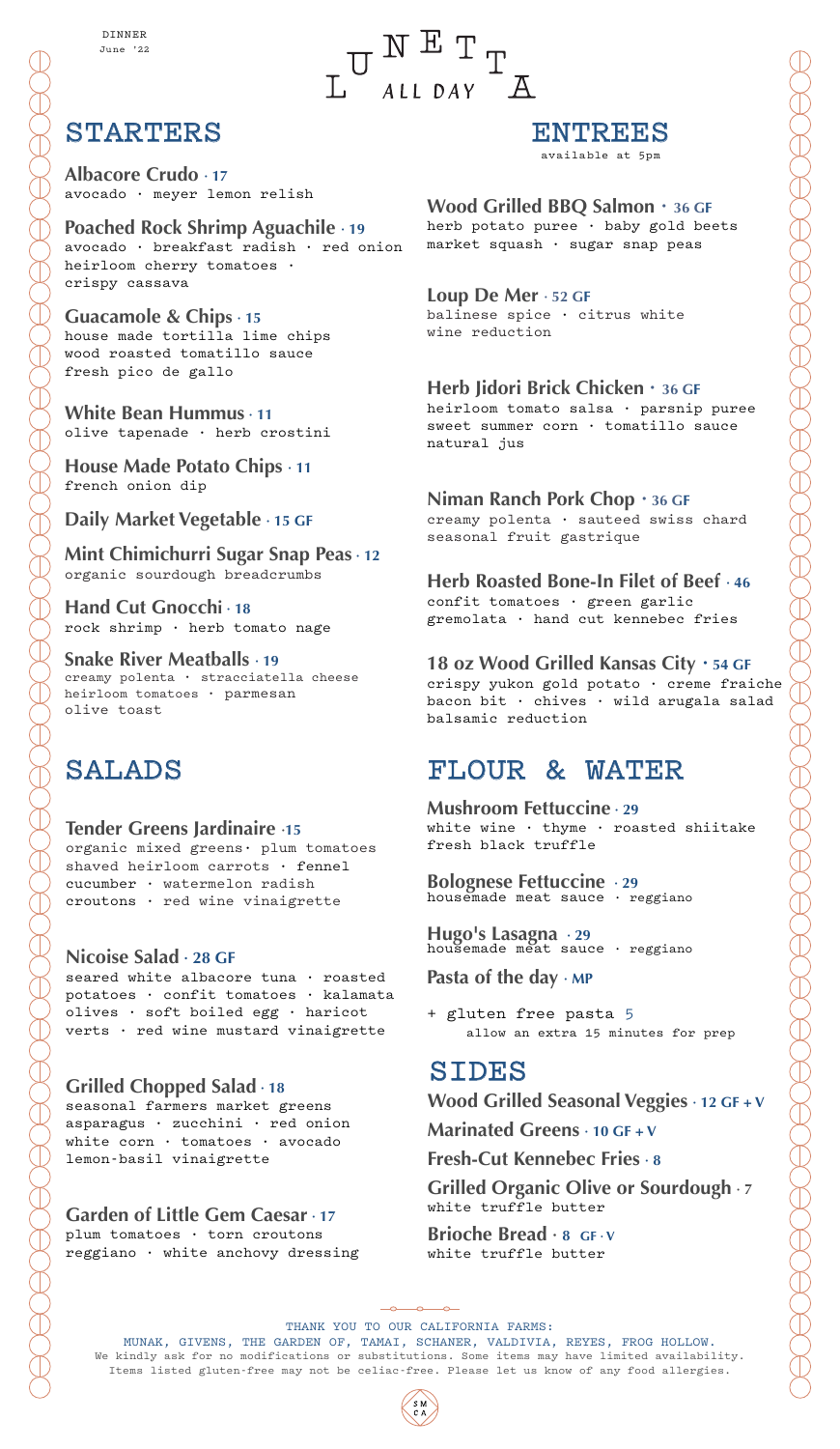**Fried Chicken Sandwich · 21** beefsteak tomato · house slaw cilantro aioli · challah roll

**L.A.D. Burger · 22** snake river american wagyu beef caramelized onions · beefsteak tomato aged white cheddar · marie rose sauce

**Wood-Grilled Salmon Sandwich · 24** pickled red onions · beefsteak tomato cucumber relish · house slaw cilantro aioli · organic sourdough

## WINES BY THE GLASS

### SPARKLING

Brut Rosé, Domaine Collin, France 12 Prosecco,Domus Picta, Treviso DOC, It 14 Rose Cremant D Aslsace, Hubert Meyer, Pinot Nior FR 14

#### ROSÉ

pleur de Provence, Les Vignerons De Grimaud, FR 12 PacificO | Mexican Lager Le Cengle, Cotes de Provence, FR 14 Liquid Farms,Santa Barbara, CA 16 Domaine de Cala, Provence, FR 14 RUMOR,Cotes de Provence, FR 21

#### ORANGE

Pinot Grigio Ramato,Conte Brandolini, IT 14 Semillion, Valle de Colchagua, Chile 16

#### WHITE

Vinho Verde, Broadbent, Portugal 11 Sauv.Blanc, Better Half, Marlborough,NZ 12 Sauv.Blanc, Trefethen, Napa Valley, CA 16 Sancerre, Les Barrones, France 20

Albariño, Columna, Rias Baixas, ES 15 Chardonnay, Tolosa, Central Coast 12 Chardonnay,Balletto, Russian River Valley 14

#### RED

Pinot Noir, Aether, Santa Barbara, CA 18 Pinot Noir, O.P.P, Willamette VAlley, OR 16 Rhone Blend, Rainbows & Cherries, FR 12 Ripasso, Valpolicella Classico, IT 14 Cabernet Sauvignon, Z Alexander Brown,CA 12 Cabernet Sauvignon,Beckmen, Santa Ynez,CA 16

#### Half Bottles (375 ml)

Riesling, Müller, Kremstal, Austria 28 Bordeaux, Chateau Franc Patarabet, St.Emilion **Allagash White · 8** ︱**portland, maine 12oz 5.2%** Grand Cru, FR 49

## COCKTAILS

 $\overline{A}$ 

 $U$ NETT

ALL DAY

**Honey Ryder · 16** gin · pamplemousse · lemon · bubbles

**All Daisy · 16** blanco tequila . hibiscus · dry curacao lemon · aromatic bitters

**El Whiskey · 16** abasola whiskey · nixta licor · amaretto · bsrrel-aged bitters

**Watermelon Sugar · 16** vodka · basil · lemon · aperol

**Costa Tamarindo · 16**  $mezca1$  · tamarind · agave · lime bitters · sal de gusano

**Salted Butter · 17** suntory toki whiskey · cocchi di torino italicus · suze · grapefruit bitters

**Paloma Sour · 18** mezcal · fresh grapefruit · agave · vegan bitters

## ON TAP

Mazatlan, Mexico 16 oz 4.5%

Harp | Euro Pale Lager Dundalk Brewery, Ireland 16 oz 5%

310 | Blonde Ale Santa Monica Brew Works, 16 oz. 4.8%

Trumer Pils | Pilsner Trumer Brewery, Berkeley 16 oz. 4.9%

Get Busy Living | Red Ale Hermosa Brewery, El Secundo , CA 16 oz. 7.0%

Sapporo | Japanese Lager Sapporo Breweries, Japan, 16 oz. 4.9%

Orderville | Hazy IPA Modern Times, San Diego, CA 12 oz. 7.2%

Guinness | Irish Stout Guinness Breweries, Ireland 12 oz 4.2%

Draught Beers \$10

## BOTTLE / CAN

Cabernet Sauvignon, The Mascot, Oakville 120 **Aval Cider · 7** ︱ **bretagne, france 12oz 6% Laguanitas IPA· 7** ︱ **california, 12oz 6.8% Dales Pale Ale· 6** ︱**colorado 12oz 6.5% Gilly's Legendary Lager·6**︱**california 12oz 4.7% Bitburger**  $\cdot$  7 | germany, non-alcoholic